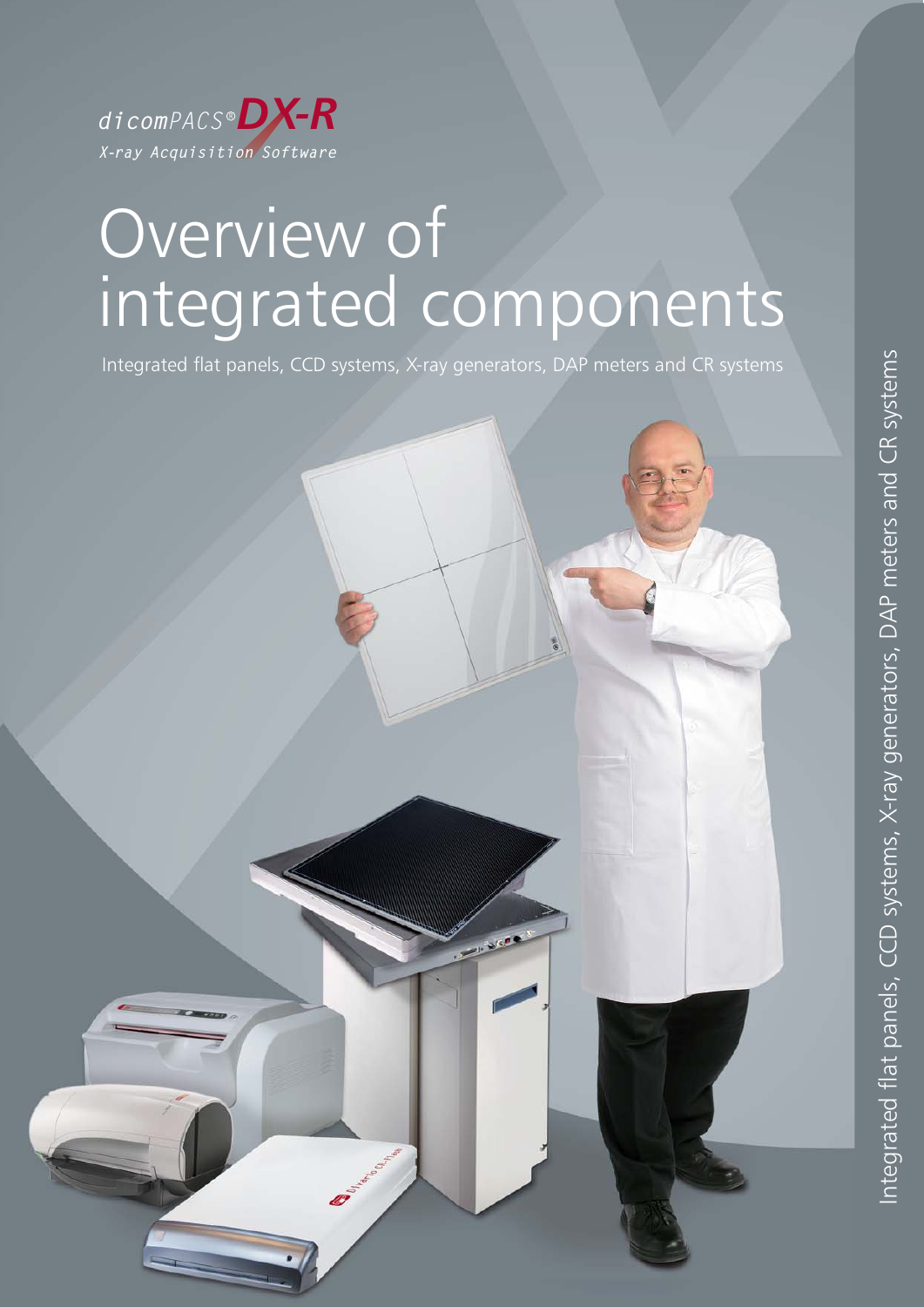

| Manufacturer     | Product                                                                   | <b>Size</b>                                                                         |
|------------------|---------------------------------------------------------------------------|-------------------------------------------------------------------------------------|
| Toshiba          | <b>FDX 4343R</b><br><b>FDX 3543RP</b>                                     | 43 x 43 cm (17 x 17 inch)<br>35 x 43 cm (14 x 17 inch)                              |
|                  | FDX 3543RPW [wireless]<br>FDX 2530RPW [wireless]                          | 35 x 43 cm (14 x 17 inch)<br>25 x 30 cm (10 x 12 inch)                              |
| Thales           | Pixium Rad 4143<br>Pixium Rad 4343                                        | 41 x 43 cm (16 x 17 inch)<br>43 x 43 cm (17 x 17 inch)                              |
|                  | Pixium 2430 EZ [wireless]<br>Pixium 3543 EZ [wireless]                    | 24 x 30 cm (10 x 12 inch)<br>35 x 43 cm (14 x 17 inch)                              |
| Konica Minolta   | AeroDR HQ 1417 [wireless]<br>man<br>AeroDR HQ 1717 [wireless]             | 35 x 43 cm (14 x 17 inch)<br>43 x 43 cm (17 x 17 inch)                              |
| Varex            | XRpad 4343F                                                               | 43 x 43 cm (17 x 17 inch)                                                           |
|                  | XRpad 4336 [wireless]<br>XRpad2 4336 [wireless]<br>XRpad2 3025 [wireless] | 35 x 43 cm (14 x 17 inch)<br>35 x 43 cm (14 x 17 inch)<br>25 x 30 cm (10 x 12 inch) |
|                  | PaxScan 4343R<br>PaxScan 4336R                                            | 43 x 43 cm (17 x 17 inch)<br>36 x 43 cm (14 x 17 inch)                              |
|                  | PaxScan 4336W [wireless]                                                  | 36 x 43 cm (14 x 17 inch)                                                           |
| Vatech (Rayence) | Xmaru 1417<br>Xmaru 1717                                                  | 36 x 43 cm (14 x 17 inch)<br>43 x 43 cm (17 x 17 inch)                              |
|                  | Xmaru 1717SGC/1717SCC<br>Xmaru 1210P                                      | 43 x 43 cm (17 x 17 inch)<br>27 x 33 cm (10 x 12 inch)                              |
|                  | Xmaru 1210 WCA [wireless]<br>Xmaru 1417WGC [wireless]                     | 27 x 33 cm (10 x 12 inch)<br>36 x 43 cm (14 x 17 inch)                              |
| Atlaim           | Atal 8                                                                    | 43 x 43 cm (17 x 17 inch)                                                           |
| iRay Technology  | Venu1717                                                                  | 43 x 43 cm (17 x 17 inch)                                                           |

## The following **flat panel detectors** are supported by the **dicom**PACS® **DX-R** software: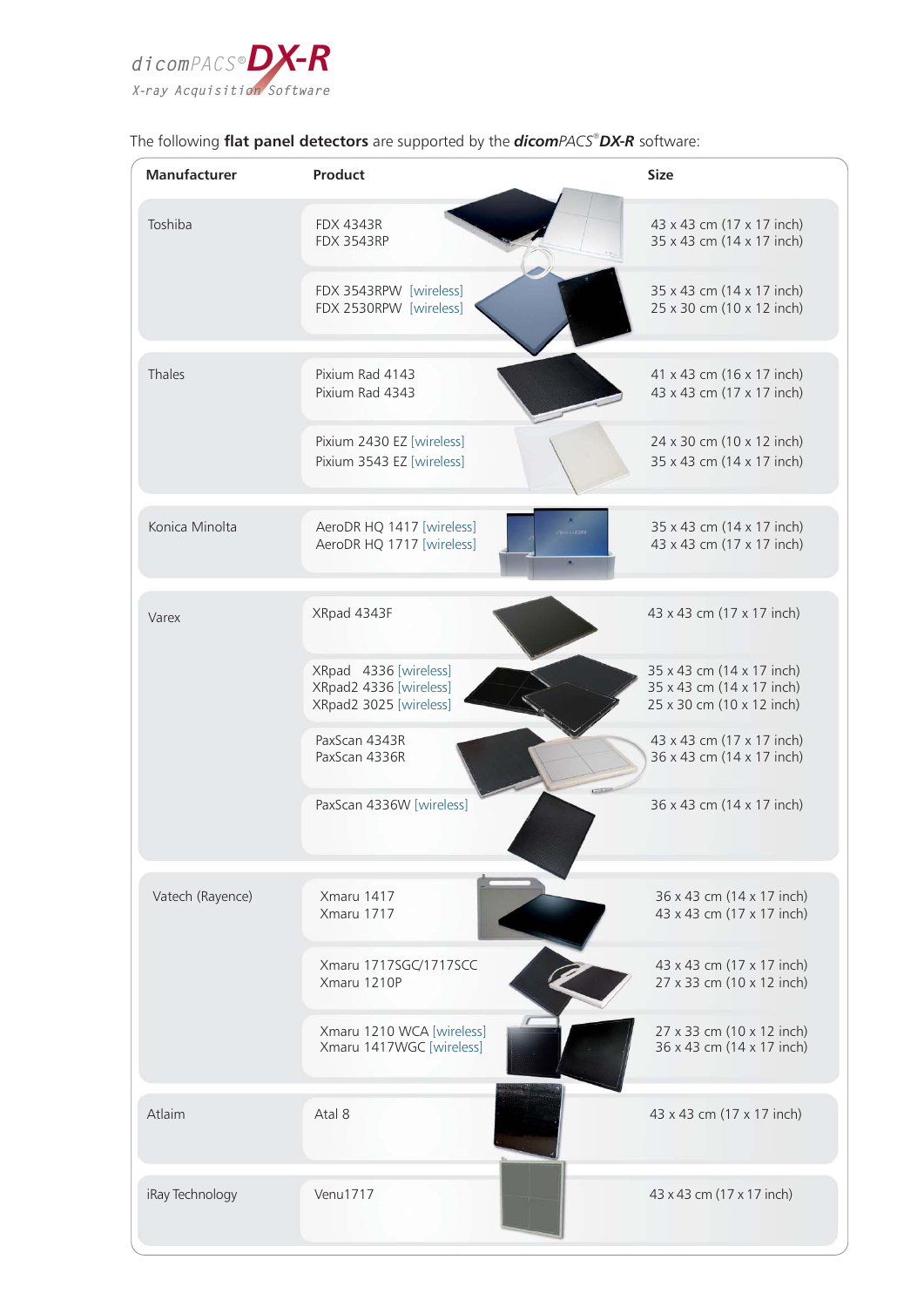| Manufacturer           | Product                                                                                                                   | <b>Size</b>                                                                                                      |
|------------------------|---------------------------------------------------------------------------------------------------------------------------|------------------------------------------------------------------------------------------------------------------|
| PZ Medical             | 4343A Wired FPD<br>4343A Wireless FPD<br>3543A Wired FPD<br>3543A Wireless FPD                                            | 43 x 43 cm (17 x 17 inch)<br>43 x 43 cm (17 x 17 inch)<br>35 x 43 cm (14 x 17 inch)<br>35 x 43 cm (14 x 17 inch) |
| DR-Tech                | Flaatz 760<br>Flaatz 560<br>Flaatz 600 [wireless]                                                                         | 43 x 43 cm (17 x 17 inch)<br>35 x 43 cm (14 x 17 inch)<br>35 x 43 cm (14 x 17 inch)                              |
|                        | Exprimer EVS 4343<br>Exprimer EVS 3643 [wireless]<br>Exprimer EVS 2430W [wireless]                                        | 43 x 43 cm (17 x 17 inch)<br>36 x 43 cm (14 x 17 inch)<br>24 x 30 cm (10 x 12 inch)                              |
| CareRay                | CareView <sup>™</sup> 1500Cw<br>CareView <sup>™</sup> 1800L<br>CareView <sup>™</sup> 1500R<br>CareView <sup>™</sup> 750Cw | 35 x 43 cm (14 x 17 inch)<br>43 x 43 cm (17 x 17 inch)<br>35 x 43 cm (14 x 17 inch)<br>24 x 30 cm (10 x 12 inch) |
| Vieworks               | VIVIX-S series<br>VIVIX-N series<br>FXRD-1417NAW / FXRD-1417NBW                                                           |                                                                                                                  |
| Kodak   Dental Systems | RVG 5100, RVG 6100<br>(only for veterinary medicine)                                                                      | $2.7 \times 3.6$ cm $(1 \times 1.5$ inch)                                                                        |

The following **flat panel detectors** are supported by the **dicom**PACS® **DX-R** software:

The following CCD systems are supported by the **dicom**PACS®DX-R software:

| 35 x 43 cm (14 x 17 inch)<br>Naomi 1417<br>RF Systems |  |
|-------------------------------------------------------|--|
|-------------------------------------------------------|--|

The following CR systems are supported by the **dicom**PACS®DX-R software:

| FUJIFILM OEM device | <b>AL MONTE</b><br>Divario CR-T2<br>Divario CR-Tm                                                |
|---------------------|--------------------------------------------------------------------------------------------------|
| Carestream Health   | Kodak PoC 360<br>Carestream Vita 25 - 65<br>Carestream Vita Flex                                 |
| 3 DISC              | FireCR $+$<br>FireCR flash<br><b>CEDERATION</b><br>FireCR spark<br>Divario CR-F                  |
|                     | VetCR Dental<br>(Divario CR-F vet Dental incl. dicomPACS®DX-R)<br>[only for veterinary medicine] |